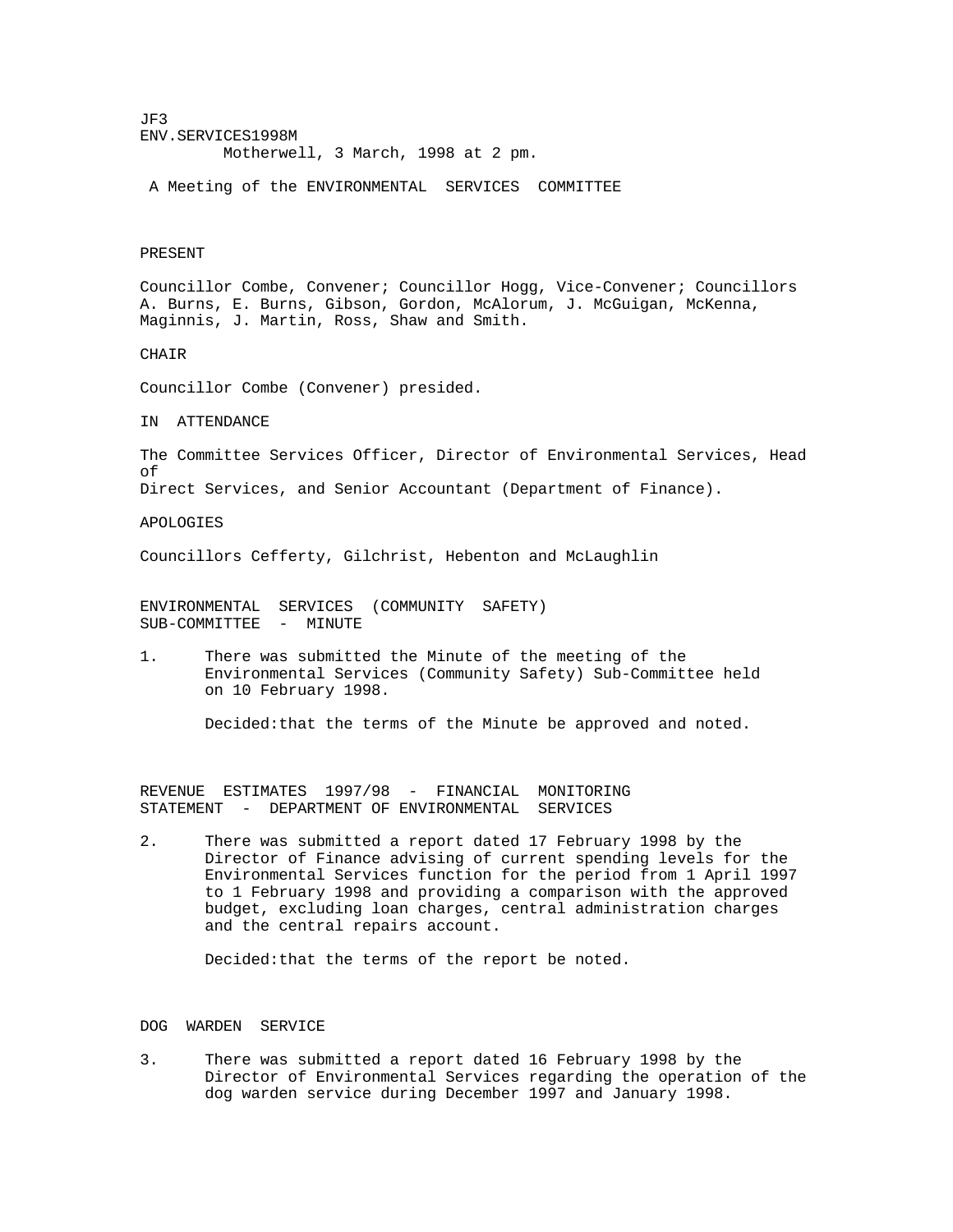Decided:that the terms of the report be noted.

RIDING ESTABLISHMENT ACTS 1964 AND 1970 AND ANIMAL BOARDING ESTABLISHMENT ACT 1963 - LICENCE APPLICATIONS

- 4. There was submitted a report (docketed) dated 15 February 1998 by the Director of Environmental Services containing details of various premises throughout North Lanarkshire which had applied for licences by his Department in terms of the Riding Establishment Acts 1964 and 1970 and Animal Boarding Establishment Act 1963.
	- Decided:that the applications for licences in terms of the relevant legislation as detailed in the Appendix to the Director's report be approved.

PETROLEUM (CONSOLIDATION) ACT 1928 - PETROLEUM LICENCES ISSUED

5. There was submitted a report (docketed) dated 16 February 1998 by the Director of Environmental Services containing details of

 various premises throughout North Lanarkshire which had been licensed to store petroleum spirit/petroleum mixtures by his Department in January 1998.

Decided:that the terms of the report be noted.

the

FOOD SAFETY (GENERAL FOOD HYGIENE) REGULATIONS 1995, HEALTH AND SAFETY AT WORK ETC. ACT 1974 - RESULT OF PROSECUTION

6. There was submitted a revised report (docketed) dated 27 February 1998 by the Director of Environmental Services (1) detailing the outcome of legal proceedings against Mohammed Arshad proprietor of the Minhaaj Cuisine, 123 Graham Street, Airdrie in respect of a contravention of Regulation 4(1) of the Food Safety (General Food Hygiene) Regulations 1995 and Regulation 6 of the Food Safety (General Food Hygiene) Regulations 1995 and Section  $2(2)(a)$  of the Health and Safety at Work Etc. Act 1974, and (2) indicating that the proprietor had been fined a total of \$750 in respect of the contraventions.

Decided:that the terms of the report be noted.

JOHN BARR AND SON, BUTCHER - RESULT OF PROSECUTION

7. There was submitted a report (docketed) dated 20 February 1998 (1) detailing the outcome of legal proceedings arising from the E.Coli 0157 outbreak in November 1996 against John Barr and Son, Butcher, Caledonian Road, Wishaw in respect of a contravention of Regulation 4(2)(d) and Chapters 5, 9 and 10 of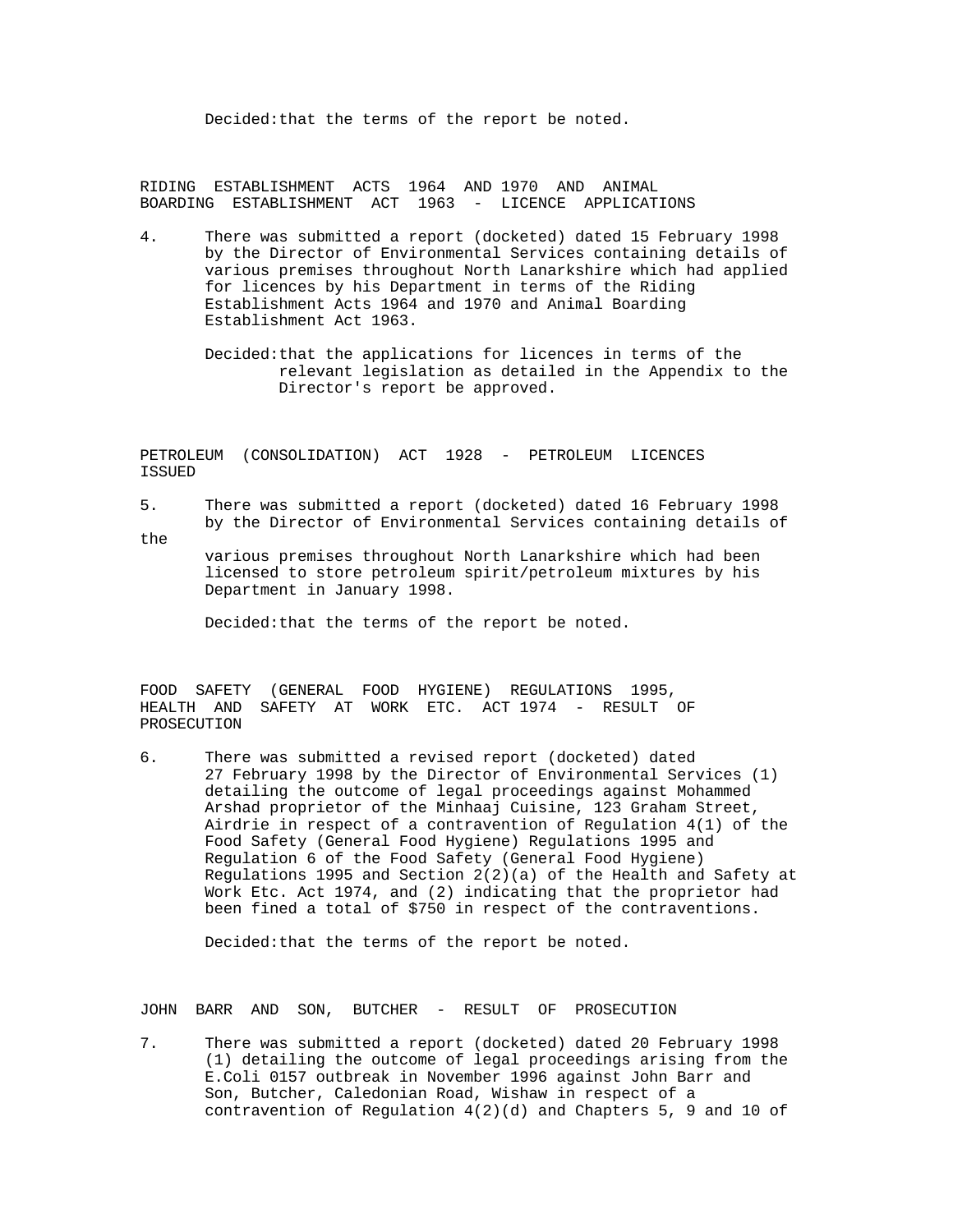Schedule 1 and Regulation 6(1) of the Food Safety (General Food Hygiene) Regulations 1995 under the Food Safety Act 1990 and Section  $8(1)(a)$  and (b) of the Food Safety Act; (2) indicating

that

 John Barr and Son had been fined a total of \$2,250, and (3) advising that a Fatal Accident Inquiry into the E.Coli outbreak would take place in Motherwell on 20 April 1998.

Decided:that the terms of the report be noted.

TRAINING ON THE REQUIREMENTS OF HAZARD ANALYSIS CRITICAL CONTROL POINT (HACCAP)

8. There was submitted a report dated 17 February 1998 by the Director of Environmental Services advising the Committee of the training of departmental staff and employees who work in high

risk trade premises in the principles of Hazard Analysis Critical Control

> Point (HACCP) which would assist the Council in the implementation of the recommendations arising from the Pennington Report on the E.Coli 0157 outbreak in Lanarkshire.

Decided:that the terms of the report be noted.

TRANSPORT MANAGEMENT AND MAINTENANCE - PROVISION OF SERVICE TO WEST OF SCOTLAND WATER AUTHORITY (WOSWA)

- 9. With reference to paragraph 14 of the Minute of the meeting of this Committee held on 20 January 1998 when inter alia, the submission of tenders for six contracts for Transport Management Services to the West of Scotland Water Authority (WOSWA) covering two WOSWA operational areas, Clyde East and Lanark South was noted, there was submitted a report dated 19 February 1998 by the Director of Environmental Services (1) intimating
- that WOSWA had announced a decision on successful tenders on 30 January 1998; (2) advising that the Council had been unsuccessful in all of its six bids; (3) indicating that from 1 April 1998 responsibility for the maintenance of all WOSWA vehicles would pass to the successful contractor, and (4) intimating that the overall impact of the loss of the WOSWA work was currently being evaluated.

Decided:that the terms of the report be noted.

# CONSULTATION PAPERS

THE FOOD STANDARDS AGENCY - A FORCE FOR CHANGE - A GOVERNMENT WHITE PAPER

10. With reference to paragraph 11 of the Minute of the meeting of this Committee held on 19 August 1997 there was submitted a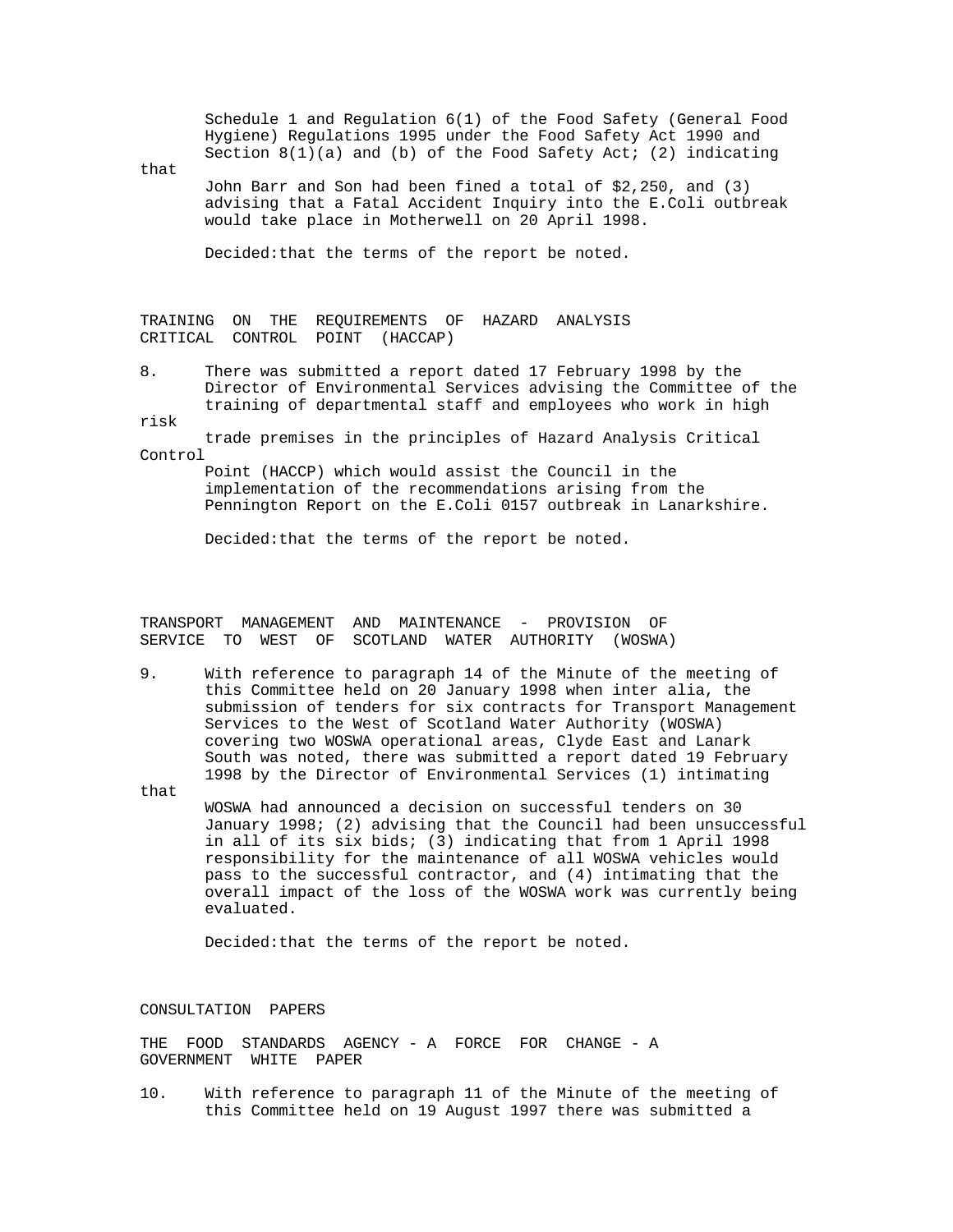report (docketed) dated 16 February 1998 by the Director of Environmental Services advising that he had received a copy of a Consultation Paper "The Food Standards Agency - A Force for Change" - A Government White Paper and detailing his observations on the Consultation Paper.

 Decided:that the Director of Administration be authorised to respond to the Scottish Office in the terms of the Director of Environmental Services report.

UK IMPLEMENTATION OF EC DIRECTIVE 96/61 ON INTEGRATED POLLUTION - PREVENTION AND CONTROL

- 11. There was submitted a report (docketed) dated 24 February 1998 by the Director of Environmental Services advising that he had received a copy of a Consultation Paper on "UK Implementation of EC Directive 96/61 on Integrated Pollution - Prevention and Control - 2nd Consultation Paper" and detailing in an appendix his observations on the Consultation Paper which had been forwarded to COSLA to meet the timescale for response.
	- Decided:that the action taken by the Director of Administration in responding to the Convention of Scottish Local Authorities as detailed in the Appendix to the report be homologated.

DISABILITY DISCRIMINATION ACT 1995 - THE GOVERNMENT'S PROPOSALS FOR BUSES AND COACHES

- 12. There was submitted a report dated 24 February 1998 by the Director of Environmental Services advising that he had received a copy of a Consultation Paper on "Disability Discrimination Act 1995 - Government Proposals for Buses and Coaches".
	- Decided:that the Director of Environmental Services submit a report on the Consultation Paper to a future meeting of the Committee.

CONSULTATION AND COMPENSATION REGULATIONS FOR THOSE REQUIRED TO GRANT RIGHTS IN LAND TO WASTE MANAGEMENT LICENCE HOLDERS

- 13. There was submitted a report (docketed) dated 25 February 1998 by the Director of Environmental Services advising that he had received a copy of a Consultation Paper on Consultation and Compensation Regulations for those Required to Grant Rights in Land to Waste Management Holders, and detailing his observations on the Consultation Paper.
	- Decided:that the Director of Administration be authorised to respond to the Scottish Office and to the Convention of Scottish Local Authorities in terms of the Director of Environmental Services report.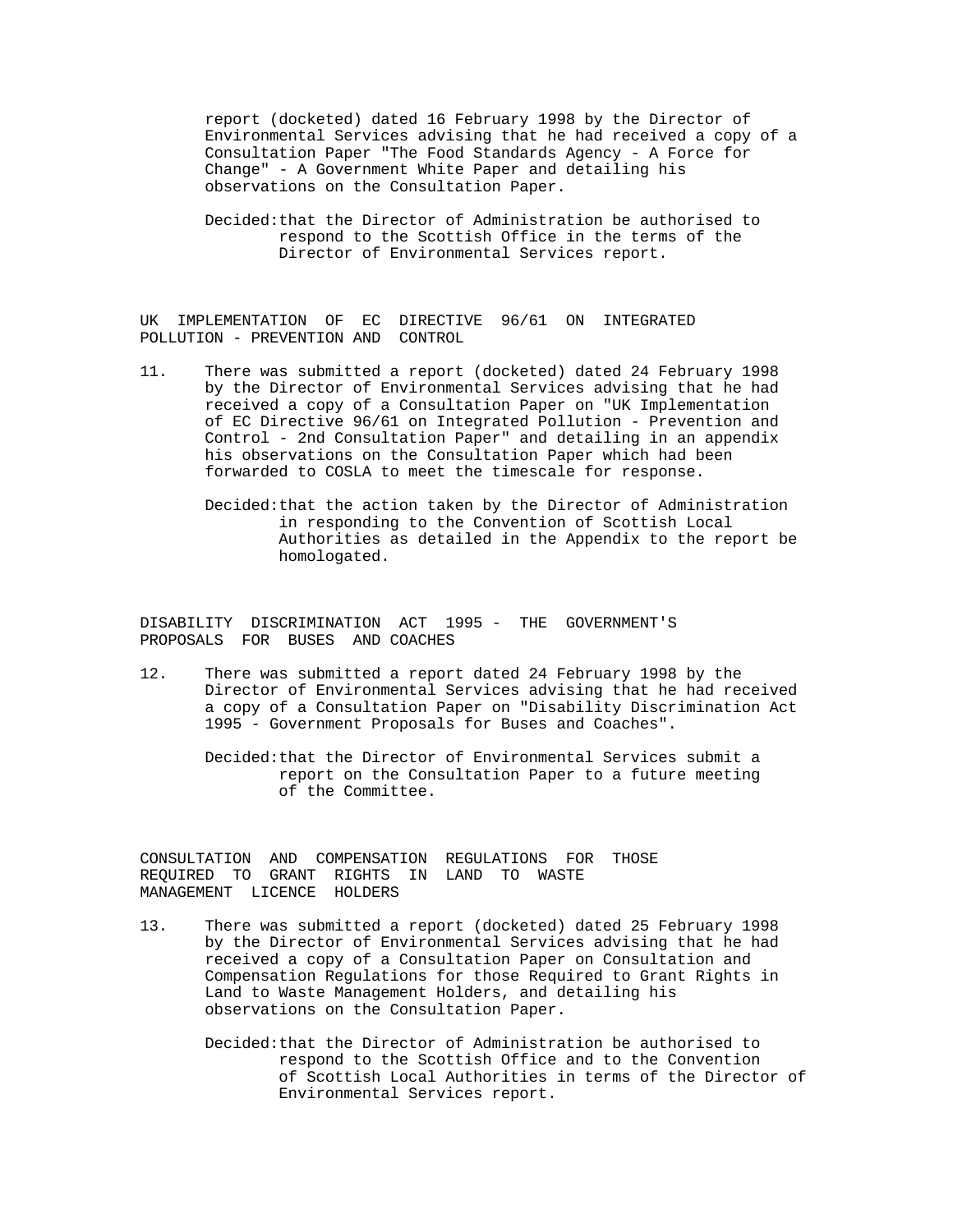PROPOSALS FOR THE WASTE MANAGEMENT LICENSING ETC. (FEE AND CHARGES) (SCOTLAND) SCHEME 1998

14. There was submitted a report (docketed) dated 23 February 1998 by the Director of Environmental Services advising that to meet the

 timescale for reply a response as detailed in the Appendix to the report had been sent to the Scottish Office on behalf of the Council on the Consultation Document relating to the proposals for the Waste Management Licensing Etc. (Fees and Charges) (Scotland) Scheme 1998.

 Decided:that the action taken by the Director of Administration in responding to the Scottish Office as detailed in the Appendix to the report be homologated.

LANDFILL TAX - PROPOSED LIMITED COMPANY - NORTH LANARKSHIRE FORWARD LIMITED

15. C With reference to paragraph 15 of the Minute of the meeting of this Committee held on 25 November 1997, when inter alia it was agreed that the Director of Environmental Services in conjunction with the Head of Legal Services register the new North

Lanarkshire

 Forward Limited company both as a Company and with Entrust, there was submitted a report dated 18 February 1998 by the Director of Environmental Services seeking nomination of two members to act as Company Directors.

 Decided:that Councillors Hogg and Lucas be nominated to act as Directors of North Lanarkshire Forward Limited.

TENDER FOR THE SUPPLY OF WHEELED REFUSE CONTAINERS

16. With reference to paragraph 20 of the Minute of the meeting of the Council held on 12 February 1998 when, inter alia, the lowest tender for the supply of large Commercial Wheeled Refuse Containers - Plastic and Galvanised by Icoplastic Limited,

Newport,

 Shropshire in the sum of \$39,386.25 was accepted, the Committee on the motion of Councillor Combe, agreed in terms of Standing Order No. 48, that Standing Order No. 29 be suspended to permit consideration of a report of 16 February 1998 by the Director of Environmental Services regarding the tender for the supply of Wheeled Refuse Containers (1) intimating that the tender by Icoplastic Limited for the supply of large Commercial Wheeled Refuse Containers did not comply with the tender instruction and accordingly required to be set aside, and

(2)

 recommending that the second lowest tender submitted by Messrs. MGB Randalls, Pontefract in the sum of \$48,280 be approved.

Decided:that the Director of Administration be authorised to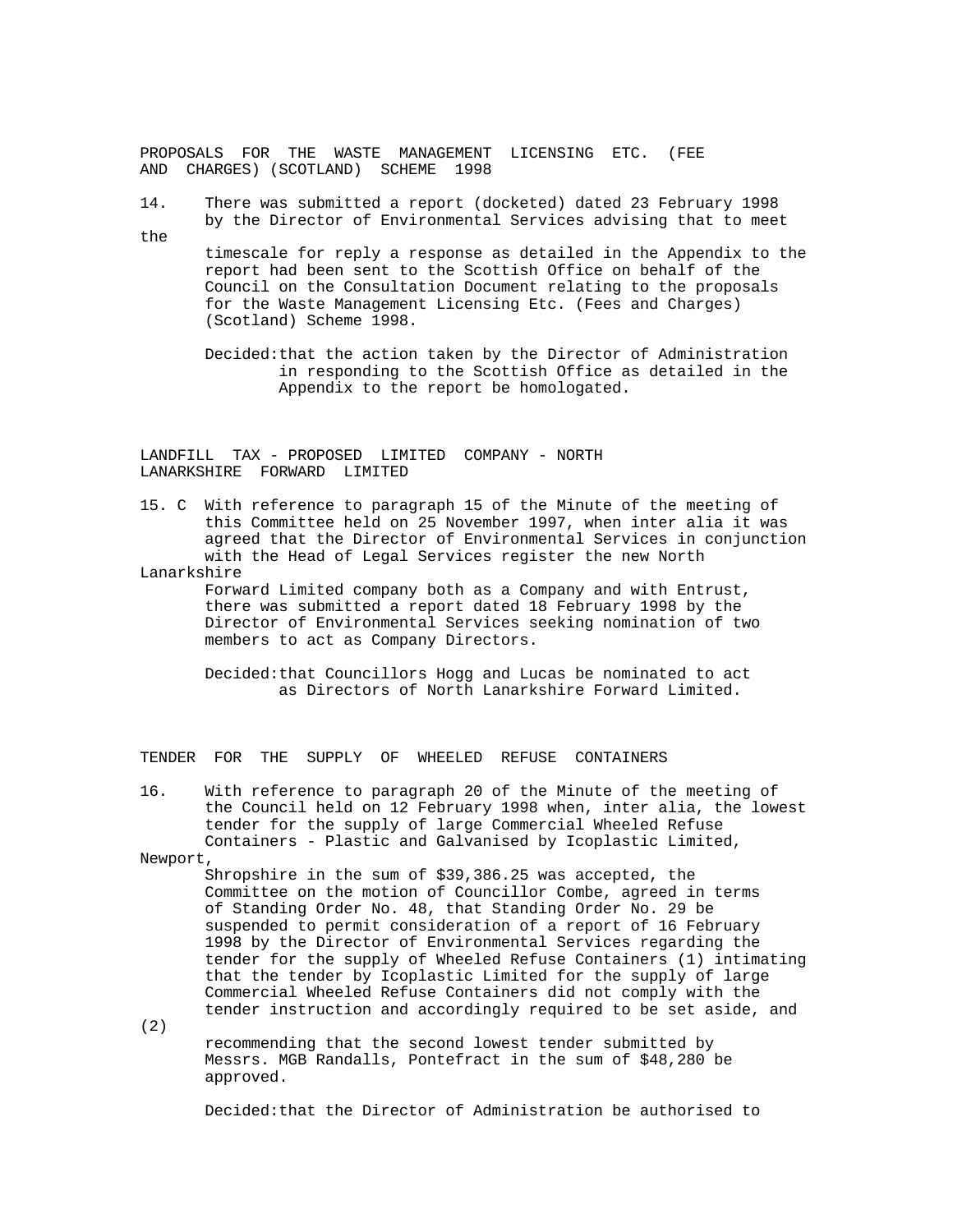accept the second lowest tender from MGB Randalls, in the sum of \$48,280 for the supply of large Commercial Wheeled Refuse Containers - 6601100 plastic and galvanised.

VEHICLE REPLACEMENT PROGRAMME - PURCHASE/LEASE OF VEHICLES 1998/99

17. There was submitted a report (docketed) dated 23 February 1998 by the Director of Environmental Services reporting on tenders received for the purchase/lease of vehicles in 1998/99.

Decided:

- (1) in respect of Contract No. QA/NL/TRA2a the lowest suitable and satisfactory tender for the supply of ten 1,665 kg vans was that of Citroen, Glasgow in the sum of \$70,499.80;
- (2) in respect of Contract No. QA/NL/TRA3a the lowest suitable and satisfactory tender for the supply of sixty one 2,830 kg vans was that of Lex Commercials Limited in the sum of \$608,780;
- (3) in respect of Contract No. QA/NL/TRA4a the lowest tender for the supply of two 3,500 kg high cube vans was that of Taggarts (Motherwell) Limited in the sum of \$26,390;
- (4) in respect of Contract No. QA/NL/TRA7a the lowest suitable and satisfactory tender for the supply of three 3,500 kg Crew Cab Tippers was that of Taggarts (Motherwell) Limited in the sum of \$47,865;
- (5) in respect of Contract No. QA/NL/TRA13a the lowest suitable and satisfactory tender for the supply of one 7,500 kg 4 x 2 tipper lorry with demountable body was that of Lex Commercials Limited in the sum of \$33,456;
- (6) in respect of Contract No. QA/NL/TRA16a the lowest tender for the supply of one 1,680 kg van with rear seat conversion was that of Citroen, Glasgow in the sum of \$7,422.24;
- (7) in respect of Contract No. QA/NL/TRA21a the lowest tender for the supply of one  $4 \times 4$  small highway tractor was that of Craig Tractor Services Limited in the sum of \$18,930;
- (8) in respect of Contract No. QA/NL/TRA21b the lowest tender for the supply of one 4 x 4 small highway tractor with low roof height was that of Craig Tractor Services Limited in the sum of \$18,930;
- (9) in respect of Contract No. QA/NL/TRA21c the lowest tender for the supply of one 4 x 4 small highway tractor with loader was that of Craig Tractor Services Limited in the sum of \$20,775;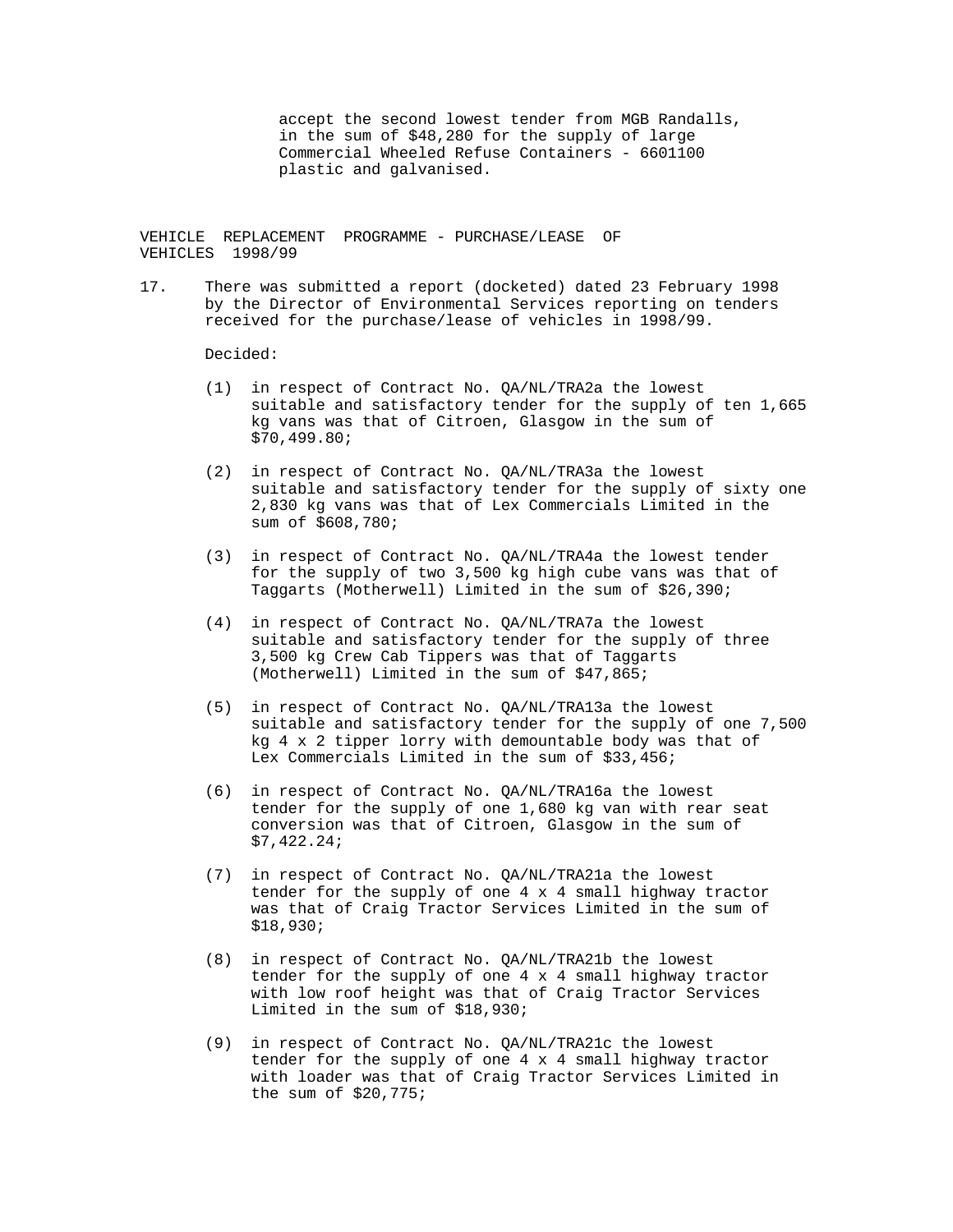- (10) in respect of Contract No. QA/NL/TRA22a the lowest tender for the supply of one 2,500 kg pick-up was that of Watson Vauxhall in the sum of \$10,265.07;
- (11) in respect of Contract No. QA/NL/TRA24a the lowest suitable and satisfactory tender for the supply of five 26,000 kg 6 x 4 refuse collection vehicles with bin lift was that of Lex Commercials Limited in the sum of \$585,645;
- (12) in respect of Contract No. QA/NL/TRA25a the lowest tender for the supply of one 4 x 2 duel sweep road sweeper was that of Lex Commercials Limited in the sum of \$63,006;
- (13) in respect of Contract No. QA/NL/TRA32a the lowest tender for the supply of two 2,650 kg single cab pick-up was that of Watson Vauxhall in the sum of \$27,532.24;
- (14) in respect of Contract No. QA/NL/TRA39 the lowest tender for the supply of 3,500 kg chassis cab pick-up with Luton style body was that of Kerr and Smith (Cumnock) Limited in the sum of \$107,128;
- (15) in respect of Contract No. QA/NL/TRA40 the lowest tender for the supply of six 3,500 kg chassis cab pick-up was that of Kerr and Smith (Cumnock)Limited in the sum of \$78,672;
- (16) in respect of Contract No. QA/NL/TRA41 the lowest suitable and satisfactory tender for the supply of twelve 3,500 kg panel vans was that of Kerr and Smith (Cumnock) Limited in the sum of \$157,116;
- (17) in respect of Contract No. QA/NL/TRA42 the lowest suitable and satisfactory tender for the supply of two 3,500 kg crew-cab pick-up with tail lift was that of Taggarts (Motherwell) Limited in the sum of \$34,540;
- (18) in respect of Contract No. QA/NL/TRA44 the lowest suitable and satisfactory tender for the supply of one 7,500 kg three-way tipper with light weight loader was that of Kerr and Smith (Cumnock) Limited in the sum of \$31,314;
- (19) in respect of Contract No. QA/NL/TRA45 the lowest tender for the supply of  $\sin 4 x 4$  large highway tractors was that of Craig Tractor Services in the sum of \$119,200;
- (20) in respect of Contract No. QA/NL/TRA46 the lowest tender for the supply of six 3,500 kg tippers was that of Kerr and Smith (Cumnock) Limited in the sum of \$82,752;
- (21) in respect of Contract No. QA/NL/TRA47 the lowest tender for the supply of one 15/17 seater mini-bus was that of Taggarts (Motherwell) Limited in the sum of \$17,875;
- (22) in respect of Contract No. QA/NL/TRA49 the lowest suitable and satisfactory tender for the supply of one long wheel base flat lorry with drop side body was that of Kerr and Smith (Cumnock) Limited in the sum of \$23,684, and